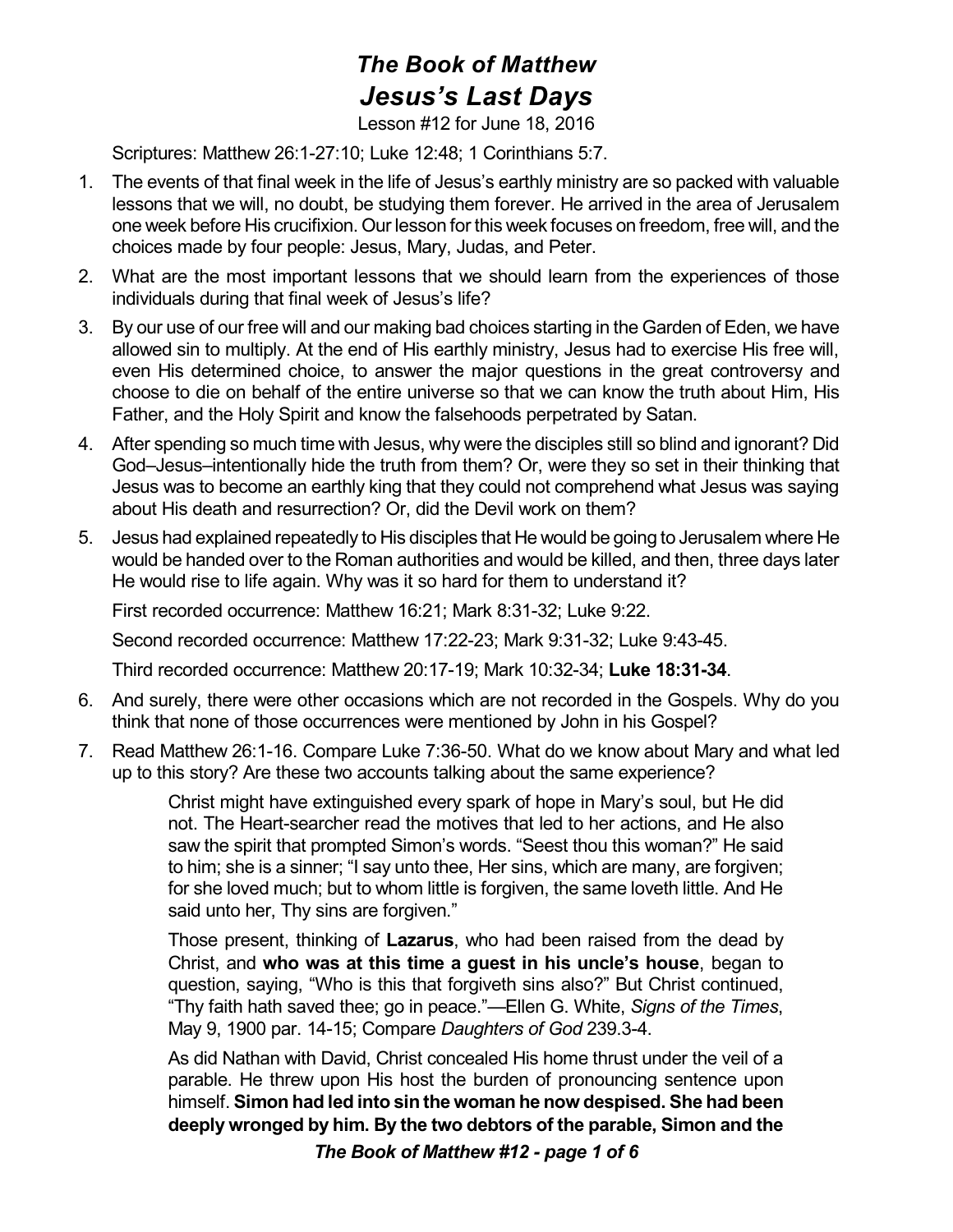**woman were represented.** Jesus did not design to teach that different degrees of obligation should be felt by the [567] two persons, for each owed a debt of gratitude that never could be repaid. But Simon felt himself more righteous than Mary, and Jesus desired him to see how great his guilt really was. He would show him that his sin was greater than hers, as much greater as a debt of five hundred pence exceeds a debt of fifty pence.—Ellen G. White, *The Desire of Ages* 566.5.

The one who had fallen, and whose mind had been a habitation of demons, was brought very near to the Saviour in fellowship and ministry. It was Mary who sat at His feet and learned of Him. It was Mary who poured upon His head the precious anointing oil, and bathed His feet with her tears. Mary stood beside the cross, and followed Him to the sepulcher. Mary was first at the tomb after His resurrection. It was Mary who first proclaimed a risen Saviour.—*Ibid*. 568.1-2. [Bold type is added.]

8. So, why did Mary wash Jesus's feet with her tears and pour expensive perfume onto Him?

She had heard Jesus speak of His approaching death, and in her deep love and sorrow she had longed to show Him honor. At great personal sacrifice she had purchased an alabaster box of "ointment of spikenard, very costly," with which to anoint His body. But now many were declaring that He was about to be crowned king. Her grief was turned to joy, and she was eager to be first in honoring her Lord. Breaking her box of ointment, she poured its contents upon the head and feet of Jesus; then, as she knelt weeping, moistening them with her tears, she wiped His feet with her long, flowing hair.—*Ibid.* 558.4-559.0.

- 9. Modern moviemakers have tried to make something very scandalous out of the relationship between Jesus and Mary Magdalene. The Bible pictures her almost like a sister to Jesus.
- 10. Judas, one of Jesus's own disciples, was already plotting howto betray his Master. At the same time, Mary, her heart overflowing with love for Jesus, broke the alabaster box and poured the perfume on His body. That perfume had cost her the equivalent of salary for a common workingman for one whole year.
- 11. What was the most important thing that Jesus did for Mary: 1) Forgiving her sins and loving her? 2) Casting seven demons out of her? Or, 3) Giving her eternal life? What has Jesus done for you and me?
- 12. Read Matthew 26:17-19 and compare Exodus 12:1-17; 1 Corinthians 5:7. The Passover was a celebration of the deliverance of the children of Israel from Egypt. Jesus, the real Passover Lamb, was to die on the very day on which the Passover lambs were to be eaten. The Passover was a time of great rejoicing because it commemorated their deliverance from slavery in Egypt. The death of Jesus results in our deliverance from sin if we are believers. Shouldn't it be a time of great rejoicing for us?
- 13. On that Thursday evening as they were partaking of the Passover meal of roasted lamb and bitter herbs, Jesus introduced a new ceremony, taking the bread and the wine and telling us that they were symbols of His broken body and His spilled blood. The Passover lambs that had been offered for so many years pointed forward to the death of Jesus. We now celebrate with the bread and the wine, pointing back to the victory which came at the cross. But, the cross is certainly not the end of the story. If Jesus had not risen from the grave and gone back to heaven, what would the cross mean? There is a resurrection and a future life promised to us because of what Jesus did.
- 14. Why do you think Jesus told His disciples that He would not drink of the grape juice again until *The Book of Matthew #12 - page 2 of 6*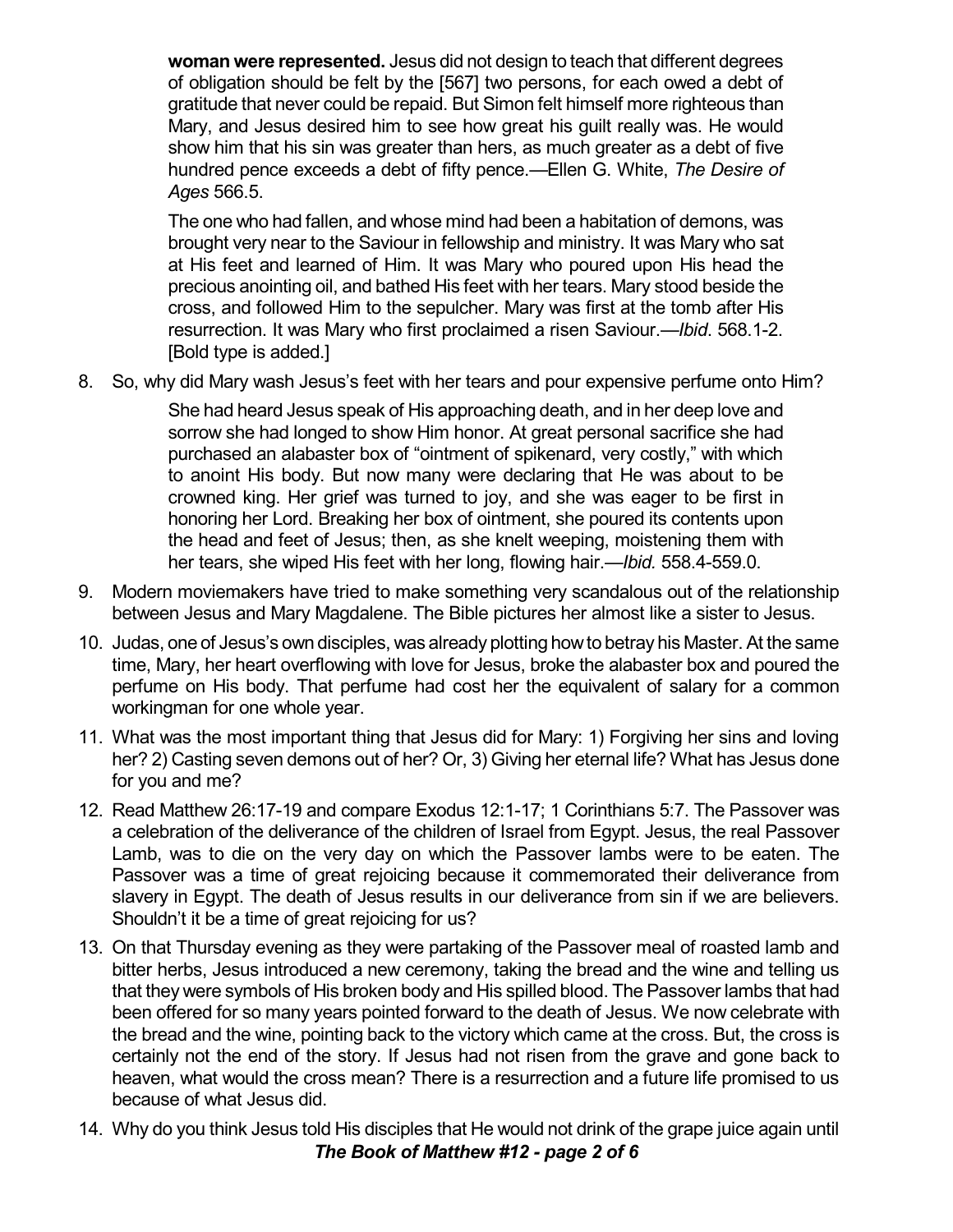He will take it with us in heaven? Does that say anything to us about the eternal humanity of Jesus?

- 15. After Jesus had sent Judas out of the upper room to do his terrible deed and had finished giving His messages to His disciples, they proceeded to the Garden of Gethsemane.
- 16. Read Matthew 26:36-46. What actually was happening in the Garden of Gethsemane? Jesus was experiencing for the first time in His life the separation from His Father which is the effect of sin–not that He was a sinner. Before the creation of this world, They had agreed among the Godhead that by this demonstration of the truth about sin, humanity would be able to learn how serious and deadly sin is. It is in the very nature of sin that sin kills us by separating us from God, the Source of Life. (Isaiah 59:2; Romans 6:23; 14:23) At the present time, God is keeping sinners including Satan alive on temporary life support!

With the issues of the conflict before Him, Christ's soul was filled with dread of separation from God. Satan told Him that if He became the surety for a sinful world, the separation would be eternal. He would be identified with Satan's kingdom, and would nevermore be one with God....The awful moment had come–that moment which was to decide the destiny of the world. The fate of humanity trembled in the balance. Christ might even now refuse to drink the cup apportioned to guilty man. It was not yet too late. He might wipe the bloody sweat from His brow, and leave man to perish in his iniquity. He might say, Let the transgressor receive the penalty of his sin, and I will go back to My Father. Will the Son of God drink the bitter cup of humiliation and agony? Will the innocent suffer the consequences of the curse of sin, to save the guilty?—Ellen G. White, *The Desire of Ages* 687.0-690.2. [Could the plan of salvation have failed?]

All His life Christ had been publishing to a fallen world the good news of the Father's mercy and pardoning love. Salvation for the chief of sinners was His theme. But now with the terrible weight of guilt He bears, **He cannot see the Father's reconciling face. The withdrawal of the divine countenance from the Saviour in this hour of supreme anguish pierced His heart with a sorrow that can never be fully understood by man. So great was this agony that His physical pain was hardly felt.**—*Ibid*. 753.1. [Bold type and content in brackets are added.]

- 17. In Gethsemane Jesus pleaded with His Father to let the cup pass from Him, "If possible." (Matthew 26:39) What were the issues involved there? Was Jesus struggling primarily about whether or not we humans were worth it? Why was the death of Jesus necessary? Is it really true that there was no other possible solution to the sin problem? If there had been any other way to resolve the issues in the great controversy, do you think God would have gone through what They went through?
- 18. In light of Christ's incredible experience there in the garden, shouldn't we ask ourselves, "Do I feel pain when I sin and separate myself from God?" Why do we choose to sin?
- 19. Read John 6:70 and Luke 22:3. Why was it that Satan was able to control Judas? Satan, of course, tried to control Peter as well. (Luke 22:31) So, what was the difference between Satan's experience with Judas and that of Peter?

Judas had naturally a strong love for money; but he had not always been corrupt enough to do such a deed as this. He had fostered the evil spirit of avarice until it had become the ruling motive of his life. The love of mammon overbalanced his love for Christ. Through becoming the slave of one vice he gave himself to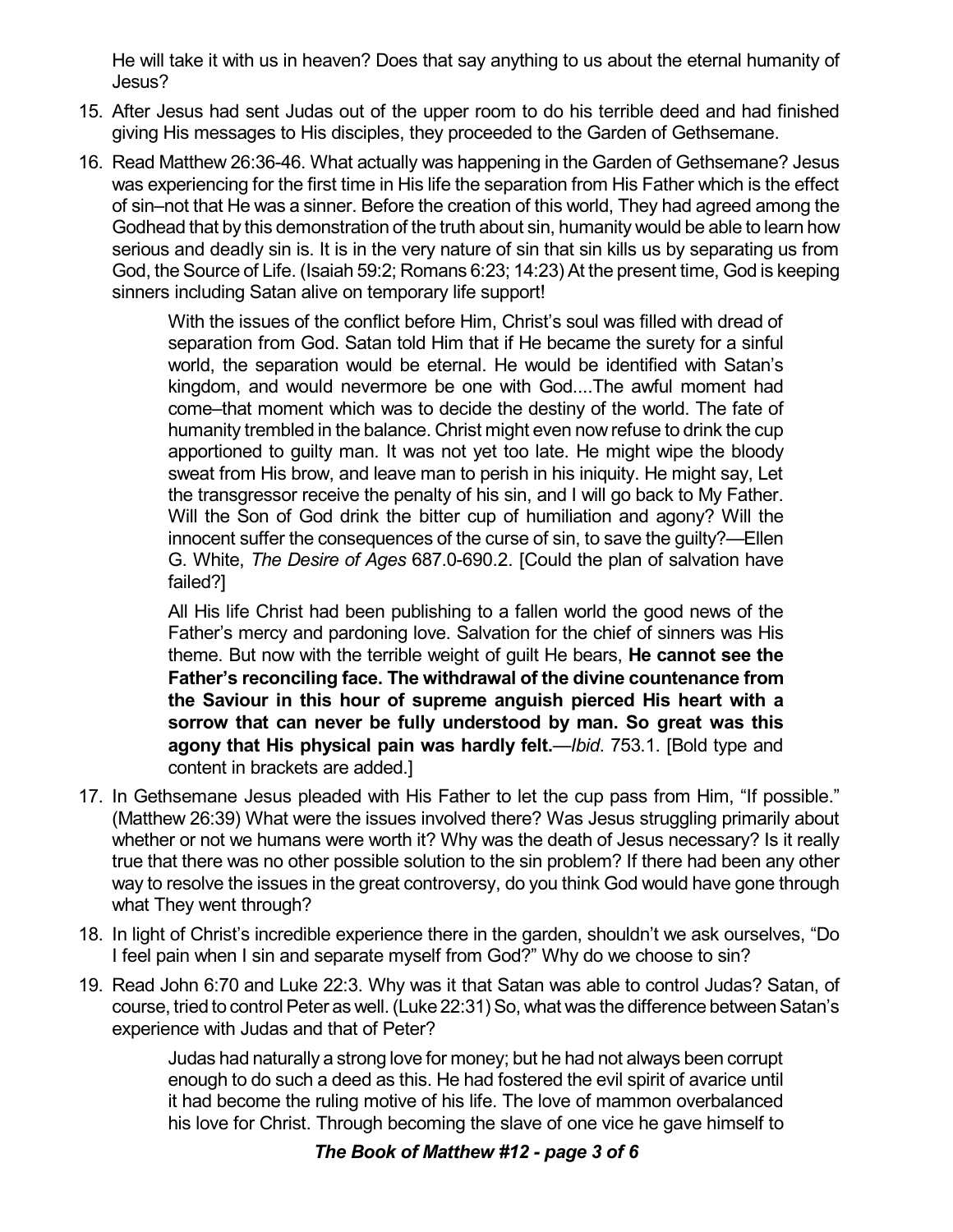Satan, to be driven to any lengths in sin.—*Ibid*. 716.3.

Christ's discourse in the synagogue concerning the bread of life was the turning point in the history of Judas. He heard the words, "Except ye eat the flesh of the Son of man, and drink His blood, ye have no life in you." John 6:53. He saw that Christ was offering spiritual rather than worldly good. He regarded himself as farsighted, and thought he could see that Jesus would have no honor, and that He could bestow no high position upon His followers. He determined not to unite himself so closely to Christ but that he could draw away. He would watch. And he did watch.—*Ibid*. 719.1.

- 20. Judas made the mistake of thinking that he actually knew better what was right for Jesus to do than Jesus–God–Himself knew!
- 21. He was sure that Jesus was to become an earthly king, and he based his choices on that assumption. Thus, his choices made during that final week were based on a false assumption which was, in turn, based on wrong choices he had made earlier in his life.

Judas reasoned that if Jesus was to be crucified, the event must come to pass. His own act in betraying the Saviour would not change the result. If Jesus was not to die, it would only force Him to deliver Himself. At all events, Judas would gain something by his treachery. He counted that he had made a sharp bargain in betraying his Lord.

Judas did not, however, believe that Christ would permit Himself to be arrested. In betraying Him, it was his purpose to teach Him a lesson. He intended to play a part that would make the Saviour careful thenceforth to treat him with due respect. But Judas knew not that he was giving Christ up to death. How often, as the Saviour taught in parables, the scribes and Pharisees had been carried away with His striking illustrations! How often they had pronounced judgment against themselves! Often when the truth was brought home to their hearts, they had been filled with rage, and had taken up stones to cast at Him; [721] but again and again He had made His escape. Since He had escaped so many snares, thought Judas, He certainly would not now allow Himself to be taken.

Judas decided to put the matter to the test. If Jesus really was the Messiah, the people, for whom He had done so much, would rally about Him, and would proclaim Him king. This would forever settle many minds that were now in uncertainty. Judas would have the credit of having placed the king on David's throne. And this act would secure to him the first position, next to Christ, in the new kingdom.—*Ibid*. 720.4-721.1.

- 22. Someone in recent times came up with expression: "With friends like these, who needs enemies?" Is it possible that person was thinking about the story of Judas?
- 23. Read Matthew 26:47-50 and Matthew 27:1-10. Judas's love of power, position, and money led to his destruction. Are we led astray by any of those attractions?
- 24. In a previous lesson, we noted that Matthewmixed up the two Zechariahs mentioned in the Old Testament. Read now Matthew 27:5-10 and Zechariah 11:12-13. Notice, once again, that a quotation from Zechariah was attributed by Matthew to Jeremiah. What does this say about inspiration?
- 25. Try to imagine yourself as Judas, leading that contingent which may have included up to 600 soldiers through the city and down to the Garden of Gethsemane. Did it give him a feeling of power? Did he feel like he was going to finally force Jesus to respect him and his decisions?

*The Book of Matthew #12 - page 4 of 6*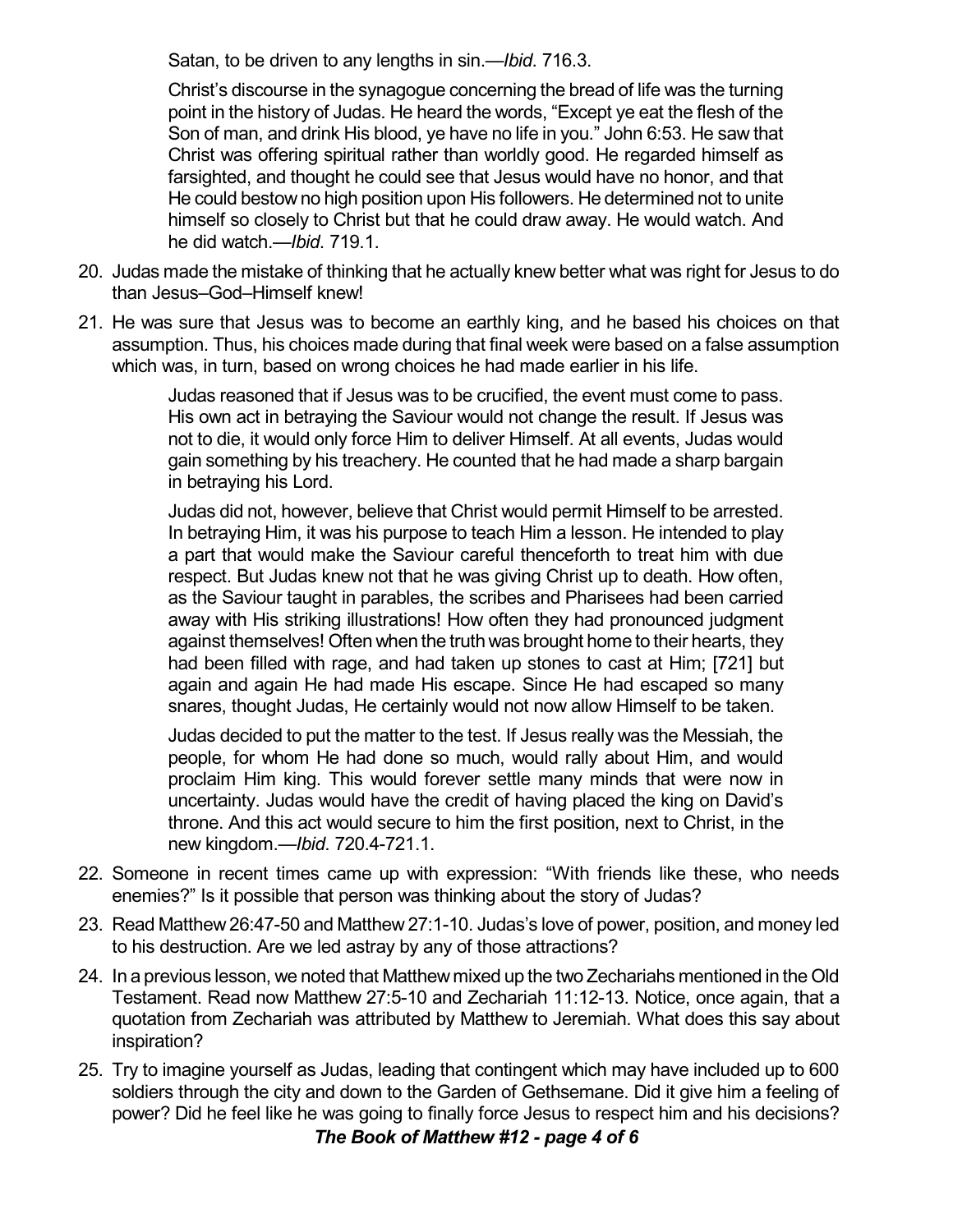As we know, Judas lost everything–not only the 30 pieces of silver but also his eternal salvation!

- 26. One of the challenging questions that many theologians and thoughtful Bible students have raised in recent years is the question of whether we can truly be free if, in fact, God can predict the future. From our limited human perspective, it might seem that if God knows the future, then it has already been determined. But, look at our stories for this week. Did Jesus's foreknowledge of Judas's decisions force Judas to make those decisions? Did Jesus's foreknowledge of Peter and his denial force Peter to make those choices?
- 27. Read Matthew 26:51-75. Why did Peter deny Jesus? Was it that Peter could not in that instant when the finger was pointed at him think of any good excuse for being there in the courtyard of Caiaphas?

After deserting their Master in the garden, two of the disciples had ventured to follow, at a distance, the mob that had Jesus in charge. These disciples were Peter and John. The priests recognized John as a well-known disciple of Jesus, and admitted him to the hall, hoping that as he witnessed the humiliation of his Leader, he would scorn the idea of such a one being the Son of God. John spoke in favor of Peter, and gained an entrance for him also.—*Ibid*. 710.3.

Peter had not designed that his real character should be known. In assuming an air of indifference he had placed himself on the enemy's ground, and he became an easy prey to temptation. If he had been called to fight for his Master, he would have been a courageous soldier; but when the finger of scorn was pointed at him, he proved himself a coward. Many who do not shrink from active warfare for their Lord are driven by ridicule to deny their faith. By associating with those whom they should avoid, they place themselves in the way of temptation. They invite the enemy to tempt them, and are led to say and do that of which under other circumstances they would never have been guilty. The disciple of Christ who in our day disguises his faith through dread of suffering or reproach denies his Lord as really as did Peter in the judgment hall.—*Ibid*. 712.1.

28. Was Peter just afraid? Or, was he just startled by the accusation against him? Was he beginning to understand Jesus's situation?

> Peter had just declared that he knew not Jesus, but he now realized with bitter grief how well his Lord knew him, and how accurately He had read his heart, the falseness of which was unknown even to himself.

> Unable longer to endure the scene, he rushed, heartbroken, from the hall. ...He pressed on in solitude and darkness, he knew not and cared not whither. At last he found himself in Gethsemane. The scene of a few hours before came vividly to his mind. The suffering face of his Lord, stained with bloody sweat and convulsed with anguish, rose before him. He remembered with bitter remorse that Jesus had wept and agonized in prayer alone, while those who should have united with Him in that trying hour were sleeping. He remembered His solemn charge, "Watch and pray, that ye enter not into temptation." Matthew 26:41. He witnessed again the scene in the judgment hall. It was torture to his bleeding heart to know that he had added the heaviest burden to the Saviour's humiliation and grief. **On the very spot where Jesus had poured out His soul in agony to His Father, Peterfell upon his face, and wished that he might die.** —*Ibid*. 713.1-3. [Bold type is added.]

> > *The Book of Matthew #12 - page 5 of 6*